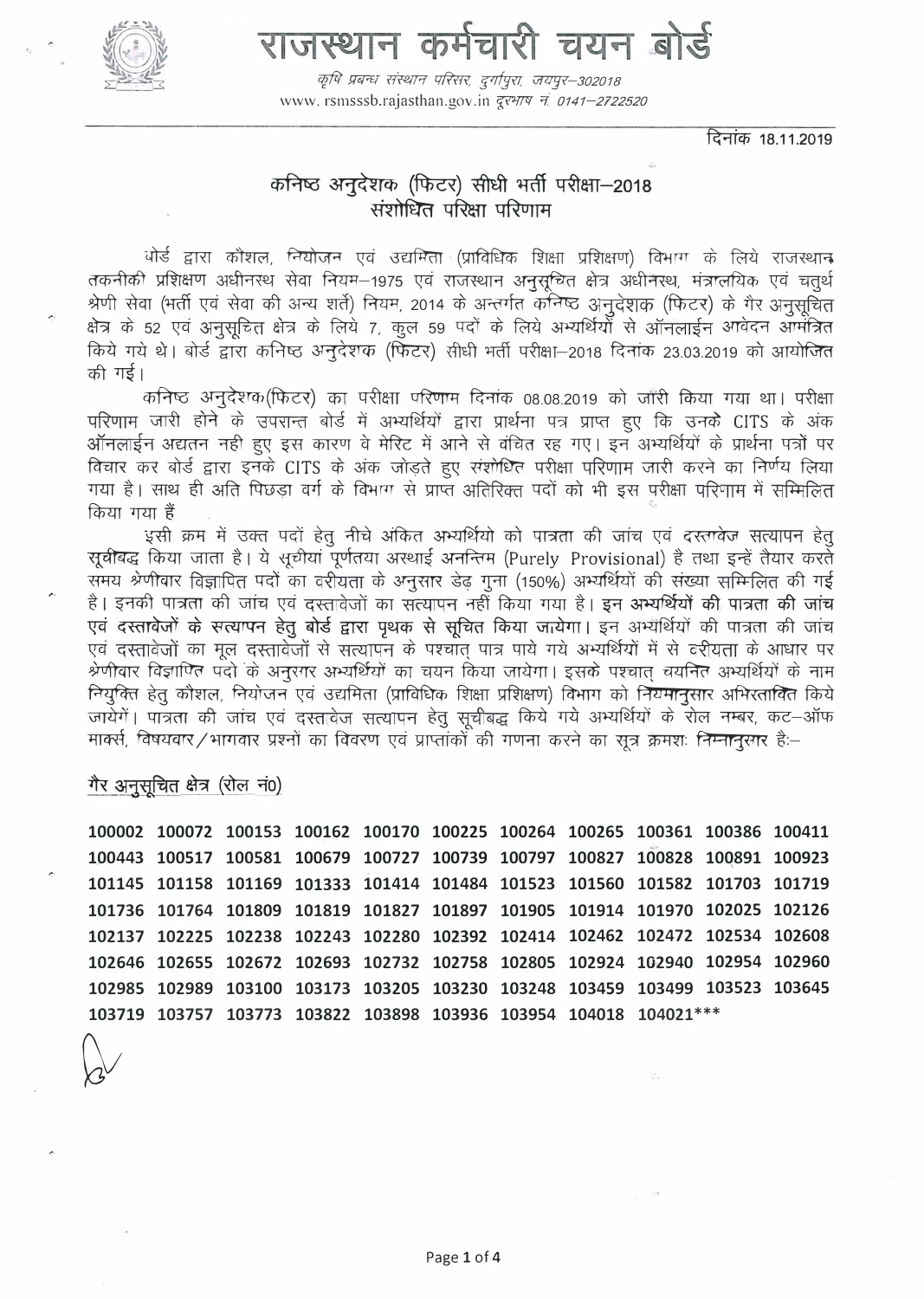## (CUT OFF MARKS)

| <b>CATEGORY</b> |            | <b>CUT OFF MARKS-</b>       |
|-----------------|------------|-----------------------------|
| <b>GEN</b>      | <b>GEN</b> | 68.4272                     |
|                 | <b>FEM</b> | 36.9895                     |
|                 | <b>WD</b>  | NA                          |
|                 | <b>DV</b>  | 36.7684                     |
| <b>SC</b>       | <b>GEN</b> | 48.5088                     |
|                 | <b>FEM</b> | 30.4807                     |
|                 | <b>WD</b>  | <b>NA</b>                   |
|                 | <b>DV</b>  |                             |
|                 | <b>GEN</b> | 44.1123                     |
| <b>ST</b>       | <b>FEM</b> | 29.9649                     |
|                 | <b>WD</b>  | <b>NA</b>                   |
|                 | DV         | $\mathcal{L}_{\mathcal{R}}$ |
| <b>OBC</b>      | <b>GEN</b> | 68.1745                     |
|                 | <b>FEM</b> | <b>NA</b>                   |
|                 | <b>WD</b>  | <b>NA</b>                   |
|                 | <b>DV</b>  | NA <b>A</b>                 |
| <b>MBC</b>      | <b>GEN</b> | <b>NA</b>                   |
|                 | <b>FEM</b> | <b>NA</b>                   |
|                 | <b>WD</b>  | <b>NA</b>                   |
|                 | <b>DV</b>  | NA.                         |
| <b>SAHARIYA</b> | <b>GEN</b> | <b>NA</b>                   |
|                 | <b>FEM</b> | <b>NA</b>                   |
|                 | <b>WD</b>  | <b>NA</b>                   |
|                 | <b>DV</b>  | <b>NA</b>                   |

# HORIZONTAL RESERVATION

| <b>CATEGORY</b>      | <b>CUT OFF</b> |  |
|----------------------|----------------|--|
|                      | <b>MARKS</b>   |  |
| LD/CP                | 49.0053        |  |
| <b>EX-SERVICEMAN</b> | 24.9298        |  |
| <b>SPORTS PERSON</b> | 42.8596        |  |

अनुसूचित क्षेत्र (रोल नं0)

100026 101531 102259 102805 102813 103462 103493\*\*\*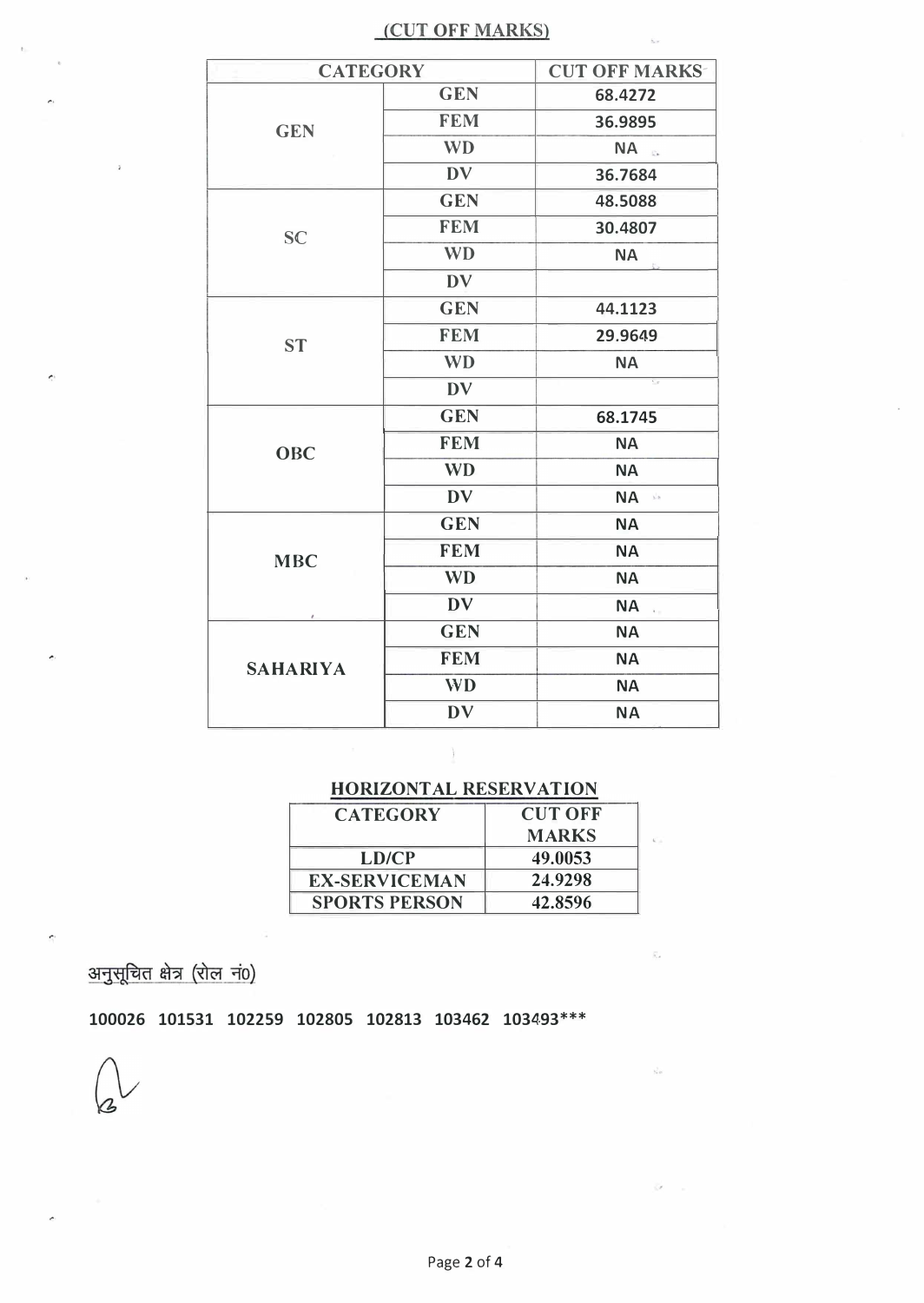### (CUT OFF MARKS)

| <b>CATEGORY</b> |            | <b>CUT OFF</b> |  |
|-----------------|------------|----------------|--|
|                 |            | <b>MARKS</b>   |  |
| <b>GEN</b>      | <b>GEN</b> | 44.3825        |  |
|                 | <b>FEM</b> | <b>NA</b>      |  |
|                 | <b>WD</b>  | ΝA             |  |
|                 | DV         | <b>NA</b>      |  |
| <b>SC</b>       | <b>GEN</b> | <b>NA</b>      |  |
|                 | <b>FEM</b> | ΝA             |  |
|                 | <b>WD</b>  | <b>NA</b>      |  |
|                 | DV         | ΝA             |  |
| <b>ST</b>       | <b>GEN</b> | <b>NA</b>      |  |
|                 | <b>FEM</b> | <b>NA</b>      |  |
|                 | <b>WD</b>  | <b>NA</b>      |  |
|                 | DV         | <b>NA</b>      |  |

### **HORIZONTAL RESERVATION**

| <b>CUT OFF</b> |  |
|----------------|--|
| <b>MARKS</b>   |  |
| NА             |  |
| NА             |  |
| NА             |  |
|                |  |

## Set-wise विलोपित प्रश्नों का विवरण

अभ्यर्थी अपने प्रश्न पत्र पर अंकित चिन्ह का निम्नलिखित सूची से मिलानकर प्रश्न पत्र सेट के अनुसार अपने प्राप्तांकों की गणना कर सकते हैं।

| सीरीज | G.K.     |               | <b>Fitter</b> |                    |
|-------|----------|---------------|---------------|--------------------|
|       | Q.No.(S) | Deleted Qn No | Q.No.(S)      | Deleted Qn No      |
|       | 1-50     | <b>NIL</b>    | 51-150        | 58,78,113,133,150  |
|       | 1-50     | <b>NIL</b>    | 51-150        | 118,138,73,93,110  |
| O     | $1 - 50$ | <b>NIL</b>    | 51-150        | 148,68,103,123,140 |
|       | $1 - 50$ | <b>NIL</b>    | 51-150        | 128,148,83,103,120 |

प्राप्तांक गणना का सूत्र:-

Total Marks of a Candidate =  $\sum$  of  $[(RQ \times KF)]$  $\Sigma$  = Sum of Marks in all Sections/Subjects

RQ= Right Questions of a Particular Section/Subject

WQ= Wrong Questions of a Particular Section/Subject

Maximum Marks Total No.of Questions of a Particular Section/Subject KF= Key Fector=  $\frac{Maximum \text{ mars}}{Total \text{ No. of Questions}} \times \frac{10 \text{ km} \text{ m0.0} \text{ y}}{Number \text{ of 1} \text{ N} \text{ at 1} \text{ m} \text{ to 1} \text{ s}} \times \frac{10 \text{ km} \text{ m0.0} \text{ y}}{Number \text{ of 1} \text{ N} \text{ at 1} \text{ s}} \times \frac{10 \text{ km} \text{ m} \text{ m} \text{ s}}{Number \text{ of 1} \text{ N} \text{ at 1} \text{ s}} \times \frac{10 \text{ km} \text{ m}$